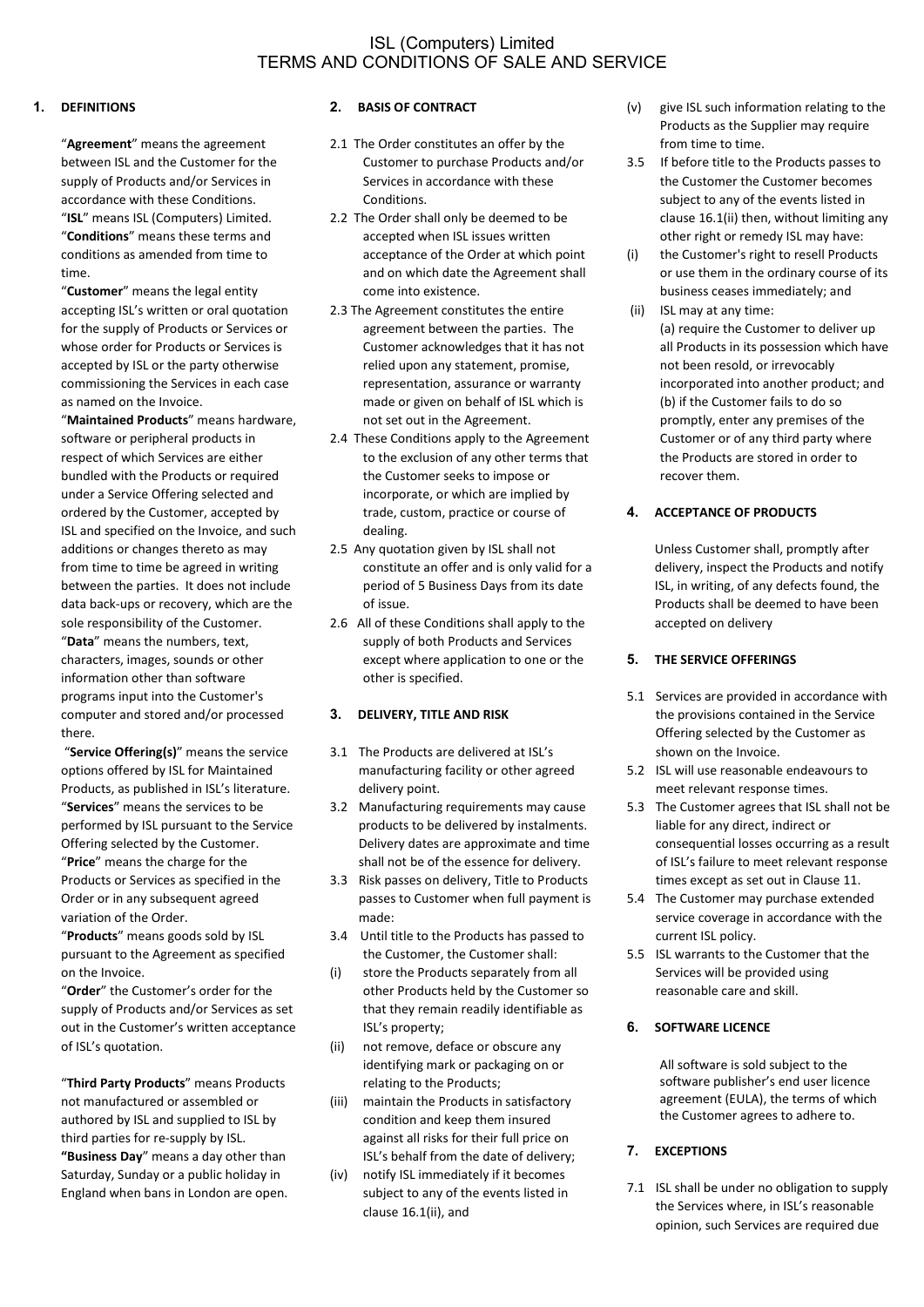to previous improper or inadequate installation by the Customer or a third party provider, use or maintenance: actions or modifications by unauthorised third parties or the Customer; or accidental or wilful damage.

- 7.2 The Services do not include the correction or avoidance of software defects or errors or the loading or reloading of Customer's applications software or data or any reconfiguration of the Maintained Products beyond reloading the operating system software as carried out before shipment.
- 7.3 ISL cannot accept any responsibility for loss of or damage to the Customer's data however caused.
- 7.4 Any material that, in our judgment, is obscene, threatening, illegal, or violates our terms of service in any manner may be removed from our servers (or otherwise disabled), with or without notice.
- 7.5 The Customer is responsible to ensure that scripts/programs installed as part of their websites are secure and permissions of directories are set properly, regardless of installation method.
- 7.6 ISL reserves the right to require changes or disable as necessary any web site, account, database, or other component that does not comply with its established policies, or to make any such modifications in an emergency at its sole discretion.

# **8. REPLACEMENT**

ISL reserves the right to replace the whole or any part of the Maintained Products. Repairs may be carried out using reconditioned parts or products which, whilst not necessarily identical to the faulty Maintained Products, are equivalent to new in functionality and appearance.

### **9. CUSTOMER'S OBLIGATIONS**

- 9.1 The Customer shall properly use the Maintained Products and shall provide ISL with all reasonable facilities and information to enable ISL to perform its duties.
- 9.2 The Customer shall be responsible for ensuring the security and integrity of their data by maintaining adequate backup and storage procedures.
- 9.3 The Customer shall be responsible for complying with all Customer applicable regulatory requirements.

#### **10. PRICE AND PAYMENT**

- 10.1 Payment shall be-made in full on or before supply of Products or Services or, if agreed at the time of order, within 30 days of the date of Invoice.
- 10.2 The Price of the Products and/or Services shall be ISL's quoted price current at the date of the Customer's order and in any case as shown on the Invoice.
- 10.3 All Prices quoted in writing are valid for 30 days except written quotations in respect of Third Party Products which are valid for 10 days only. Oral quotations are valid only to the end of the business day upon which they are given.
- 10.4 All Prices for the sale of Products exclude ISL's charges for transport and insurance.
- 10.5 The Price and any additional charges payable under the Agreement are exclusive of all sales taxes including Value Added Tax.
- 10.6 Time for payment is of the essence. If the Customer fails to make any payment due to ISL under the Agreement by the due date for payment, then the Customer shall pau interest on the overdue amount at the rate of 4% per annum above Lloyd Bank plc base rate from time to time. Such interest shall accrue pm a daily basis from the due date until actual payment of the overdue amount, whether before or after judgment. The Customer shall pay the interest together with the overdue amount.
- 10.7 The Customer shall pay all amounts due under the Agreement in full without any set-off, counterclaim, deduction or withholding except as required by law. ISL may, without limiting its other rights to remedies, set-off any amount owing to it by the Customer against any amount payable by the Customer to ISL.

# **11. WARRANTY**

11.1 ISL manufactures its hardware Products from parts and components that are new or equivalent to new in accordance with industry standard practices and ISL warrants that the Products (excluding Third Party Products and software) will be free from defects in materials, workmanship and design for a period of 12 months from the date of purchase and that spare parts used in repairing Maintained Products under any Service Offering will be free from defects in materials, workmanship and design for a period of 90 days from installation in the Maintained Products or the remainder of the Warranty Period or Service Offering

appropriate to or purchased by the Customer in respect of the Maintained Products, whichever is the longer.

- 11.2 In respect of Third Party Products, the Customer shall only be entitled to the benefit of any warranty or guarantee given by the Third Party manufacturer.
- 11.3 If, before the expiry of the warranty period or appropriate Service Offering ISL receives written notice from the Customer of any breach of the warranty then ISL shall, within a reasonable time, repair, or, at its option replace Products or spare parts that are defective or otherwise remedy such defects.
- 11.4 This warranty does not apply to defects resulting from improper or inadequate installation, use or maintenance; actions or modifications by unauthorised third parties or the Customer or accidental or wilful damage.
- 11.5 ISL does not give any warranty that the Products are fit for any particular purpose and this warranty is given in place of all warranties, conditions, terms, undertakings and obligations implied by statute, common law, custom, trade, usage, course of dealing or otherwise, all of which are excluded to the fullest extent permitted by law.

### **12. LIABILITY**

- 12.1 ISL shall not be liable for any loss or damage sustained or incurred by the Customer or any third party (including without limitation any loss of use of the Maintained Products or loss of or spoiling of any of the Customer's programs or data) resulting from any breakdown of or fault in the Maintained Products, unless such breakdown or fault is caused by the negligence or wilful misconduct of ISL, its employees, agents or sub-contractors or to the extent that such loss or damage arises from any negligent delay by ISL in providing the relevant Services and then only to the extent not excluded by the Agreement.
- 12.2 ISL shall indemnify the Customer and keep the Customer fully and effectively indemnified against any loss of or damage to any property or injury to or death of any person caused by any negligent act or omission or wilful misconduct of ISL, its employees, agents or sub-contractors, or by any breach of its contractual obligations.
- 12.3 The Customer shall indemnify ISL and keep ISL fully and effectively indemnified against any loss of or damage to any property or injury to or death of any